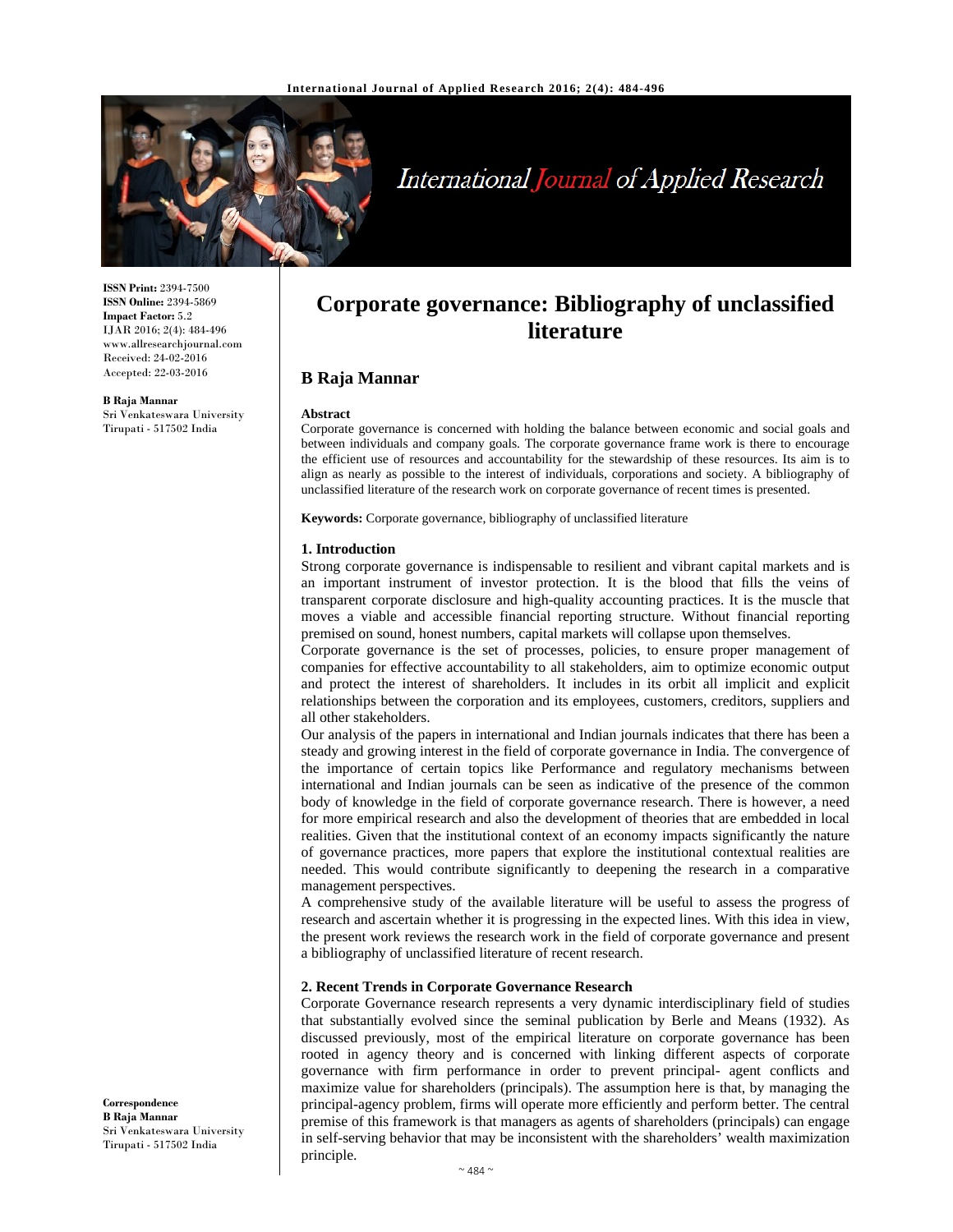#### **3. Bibliography of Unclassified Literature**

David F. Larckera *et al.*, <sup>[1]</sup> are of the opinion that the empirical research examining the association between typical measures of corporate governance and various accounting and economic outcomes has not produced a consistent set of results. These mixed results are partially attributable to the difficulty in generating reliable and valid measures for the complex construct that is termed "corporate governance." Using a sample of 2,106 firms and 39 structural measures of corporate governance, the exploratory principal component analysis suggests that there are 14 dimensions to corporate governance. These indices have a mixed association with abnormal accruals, little relation to accounting restatements, but some ability to explain future operating performance and future excess stock returns.

The research paper  $[2]$  provides insight into financial statement fraud instances investigated during the late 1980s through the 1990s within three volatile industriestechnology, health care, and financial services-and highlights important corporate governance differences between fraud companies and no‐fraud benchmarks on an industry‐by‐industry basis. The fraud techniques used vary substantially across industries, with revenue frauds most common in technology companies and asset frauds and misappropriations most common in financial‐services firms. Further, this study of more current financial statement fraud instances contributes by updating our understanding of fraud techniques and risk factors in three key industries. Auditors should consider the industry context as they evaluate the risk of financial fraud, and they should compare clients' governance mechanisms to relevant no‐fraud industry benchmarks.

Interest in audit committees as part of overall corporate governance has increased dramatically in recent years, with a specific emphasis on member independence, experience, and knowledge. The present work [3] reports the results of a study investigating whether audit committee members' corporate governance experience and financial‐reporting and audit knowledge affect their judgments in auditor ‐corporate management conflict situations. A sample of 68 audit committee members completed an accounting policy dispute case and several knowledge and ability tests. The results indicate that, as expected, greater independent director experience and greater audit knowledge was associated with higher audit committee member support for an auditor who advocated a "substance over form" approach in the dispute with client management.

David B. Farber <sup>[4]</sup> examined the association between the credibility of the financial reporting system and the quality of governance mechanisms. A sample of 87 firms identified by the SEC as fraudulently manipulating their financial statements was used. Consistent with prior research, results indicate that fraud firms have poor governance relative to a control sample in the year prior to fraud detection. Specifically, fraud firms have fewer numbers and percentages of outside board members, fewer audit committee meetings, fewer financial experts on the audit committee, a smaller percentage of Big 4 auditing firms, and a higher percentage of CEOs who are also chairmen of the board of directors. However, the results indicate that fraud firms take actions to improve their governance, and three years after fraud detection these firms have governance characteristics similar to the control firms in terms of the

numbers and percentages of outside members on the board, but exceed the control firms in the number of audit committee meetings.

The authors <sup>[5]</sup> analyzed whether portfolios of well-governed European companies perform better than those of poorly governed European companies. Regression results show that governance affects value in a positive manner, although differences exist between the United Kingdom and the EMU. A surprising negative relationship exists between governance and both net profit margin and return on equity.

Ninety-six auditors  $\begin{bmatrix} 6 \end{bmatrix}$  evaluated a hypothetical client with corporate governance and management control philosophy characteristics that were either strong or weak. More experienced auditors performed preplanning (client acceptance) judgments, while the remaining auditors performed planning judgments related to the extent and timing of substantive testing. As predicted, management control philosophy and the governance structure did affect the preplanning and planning judgments, with a stronger effect observed for management control philosophy. While the results for judgments related to the extent of testing were consistent with professional guidance, auditors lacked consensus in judging the effect on the timing of tests. The results provide insight into the effect of two important elements of the control environment on preplanning and planning judgments and could prove useful in the development of work papers and risk assessment models.

The objective of the paper by Jeffrey R. Cohen, *et al*., [7] is to provide a more comprehensive view of corporate governance than that considered by the traditional agency literature predominately employed in auditing and accounting studies of governance. Finally, institutional theory, developed in the sociology of organizations and organizational behavior literatures, suggests that it is necessary to understand the substance of the interactions between different governance parties and how these parties use at times symbolic gestures and activities to maintain their form to all relevant parties.

This study [8] examines the association between corporate governance and disclosures of material weaknesses (MW) in internal control over financial reporting. This association was studied using MW reported under Sarbanes‐Oxley Sections 302 and 404, deriving data on audit committee financial expertise from automated parsing of member qualifications from their biographies and find that a lower likelihood of disclosing Section 404 MW is associated with relatively more audit committee members having accounting and supervisory experience, as well as board strength. Further, the nature of MW varies with the type of experience.

Australian and New Zealand accounting academic responses to corporate governance and reporting failures is a story not simply told in the context of high profile international corporate failures such as Enron and WorldCom. The present study [9] notes a sequence of major Australian corporate failures that predate Enron and WorldCom. Through research into professional, business and research literature, profession and governmental /regulatory websites, and interviews with senior accounting academics across Australia and New Zealand, it also highlights a tale of limited response by Australian and New Zealand accounting academics and investigates the manifest and latent drivers of this inertia.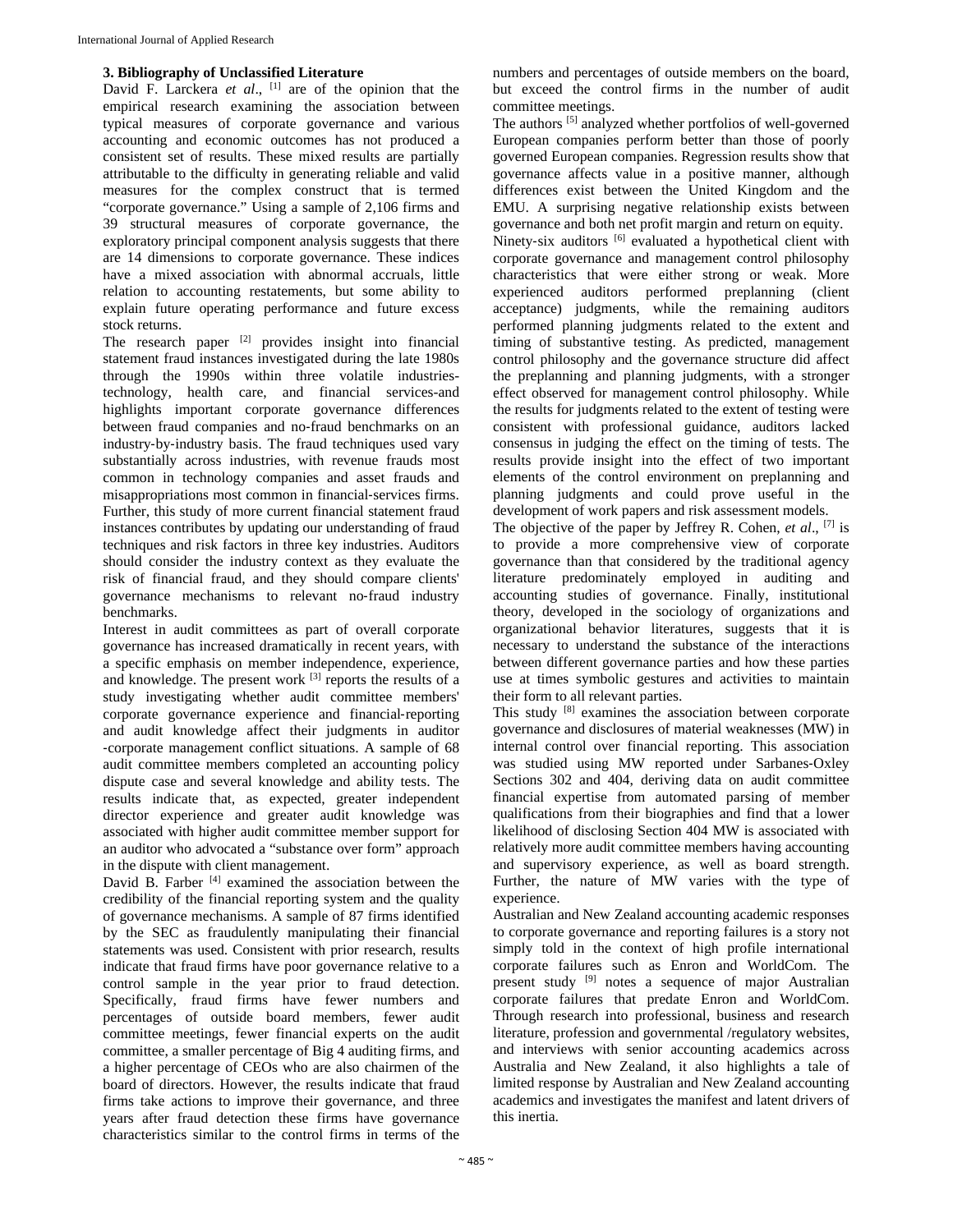What is board accountability, and how is such accountability created? This response to Roberts, McNulty and Stiles [10] suggests a framework for exploring behavioural perspectives of boards and corporate governance. The contribution of this framework is to develop a terminology that may help us accumulate knowledge and provide directions for a research agenda. The framework can help us sort some of the research, concepts and anecdotes that have been presented in efforts to open the black box of board research.

The study by Lee D. Parker [11] provides a critical examination of contemporary financial and external reporting research from a corporate governance perspective. Adopting Hines' social constructionist approach to financial reporting, the study investigates research into accounting publishing patterns, published reviews of major subject areas within financial and external reporting research, and interviews a sample of accounting professors in British universities. The findings reveal a strong North American economics and finance-based positivist influence, a largely uncritical acceptance of accounting's subservience to the demands of the market, a reluctance to engage major policy questions and broader reporting constituencies. These appear to be conditioned to a large degree by internal features and pressures within the academic research community. Evidence is presented for greater attention to major environmental shifts impacting accounting and communities globally, a reinvigoration of researchers' direct engagement with reporting constituents in the field, a revisiting of major accounting, business, social and environmental policy questions, and a preparedness to address today's major corporate governance concerns of communities and governments.

The authors, Pornsit Jiraporn and Yixi Ning [12] find an inverse relationship between shareholder rights and dividend payout, which is consistent with the substitution hypothesis (but which differs from prior research findings). The results are robust after controlling for size, profitability, growth, leverage, and share repurchases. The authors do find evidence, however, that regulation influences their results. The authors conclude that shareholder rights influence dividend policy for their sample for U.S. companies.

Largely as a result of failures at Enron, WorldCom, Tyco, and other prominent American companies, U.S. corporate governance practices have come under attack. These much publicized failures and the resulting popular outcry have served as catalysts for legislative and regulatory changes that include the Sarbanes-Oxley Act of 2002 and new governance guidelines from the NYSE and NASDAQ. The authors [13] begin by noting that the broad evidence is not consistent with a failed U.S. governance system. During the past two decades, the U.S. economy and stock market have performed well both on an absolute basis and relative to other countries, even in the wake of the corporate scandals in 2001. Moreover, the most notable changes in U.S. corporate governance in the 1980s and 1990s-including the institutionalization of U.S. share-holders and the dramatic increase in equity-based pay-have served mainly to strengthen the accountability of U.S. managers to their shareholders.

Germany and Japan are often seen deviating from an economic model of shareholder control and thereby as being similar by virtue of their mutual contrast with the US. Given the common challenges for bank-based and stakeholderoriented models of corporate governance, Germany-Japan comparison seems particularly timely. This article [14] provides an introductory overview and analysis for the Special Issue by comparing recent developments in corporate law reform, banking and finance, and employment in Germany and Japan. While rejecting arguments for international convergence, this evidence of simultaneous continuity and change in corporate governance as a potential form of hybridisation of national models or renegotiation of stakeholder coalitions in German and Japanese firms is discussed. One consequence is the growing diversity of firm-level corporate governance practices within national systems.

This article by Pietro Beritelli *et al*. [15] adds to the ongoing debate on the performance of corporate-based versus community-based destination management models. New forms of integrated, centrally managed destinations challenge the business models of traditional, historically grown destinations driven by decentralized ownership. This article analyzes the contribution of corporate governance theories to the explanation of destination governance structures and evolution. The research uses six selected dimensions of corporate governance, and the operationalization through concrete items, to analyze and assess twelve destinations in the Swiss Alps. Various destination governance forms and mechanisms reveal the context for conditions for success.

The relations between corporate environmental reporting in annual reports and corporate governance variables, industry variables and country variables are hypothesized and tested. [16] Empirical evidence is gathered from large corporations in Finland, Norway, Spain and Sweden. The environmental disclosures are examined with the help of a three-class categorization. Industry appears to be the most important factor in explaining environmental disclosure in annual reports. Corporations in industries which are traditionally considered to be polluting, report most on the environment.

The effects of institutional investor types and governance devices on two dimensions of corporate social performance  $(CSP)$  were examined  $[17]$ . Pension fund equity was positively related to both a people (women and minorities, community, and employee relations) and a product quality (product and environment) dimension of CSP, but mutual and investment bank funds exhibited no direct relationship with CSP. Outside director representation was positively related to both CSP dimensions. Top management equity was positively related to the product quality dimension but unrelated to the people dimension of CSP.

Recent research developments underscore the need for research on the processes that link board demography with firm performance. In this article a model of board processes was developed by integrating the literature on boards of directors with the literature on group dynamics and workgroup effectiveness <sup>[18]</sup>. The resulting model illuminates the complexity of board dynamics and paves the way for future empirical research that expands and refines our understanding of what makes boards effective.

Accounting standards have been suggested as a means of requiring reporting by corporations that would enhance managers' concern for their shareholders and/or society [19]. The analysis presented in this paper, however, leads to the conclusion that this role for accounting standards is not likely to be beneficial. The conclusion is based on the fact that the required measurements for useful standards cannot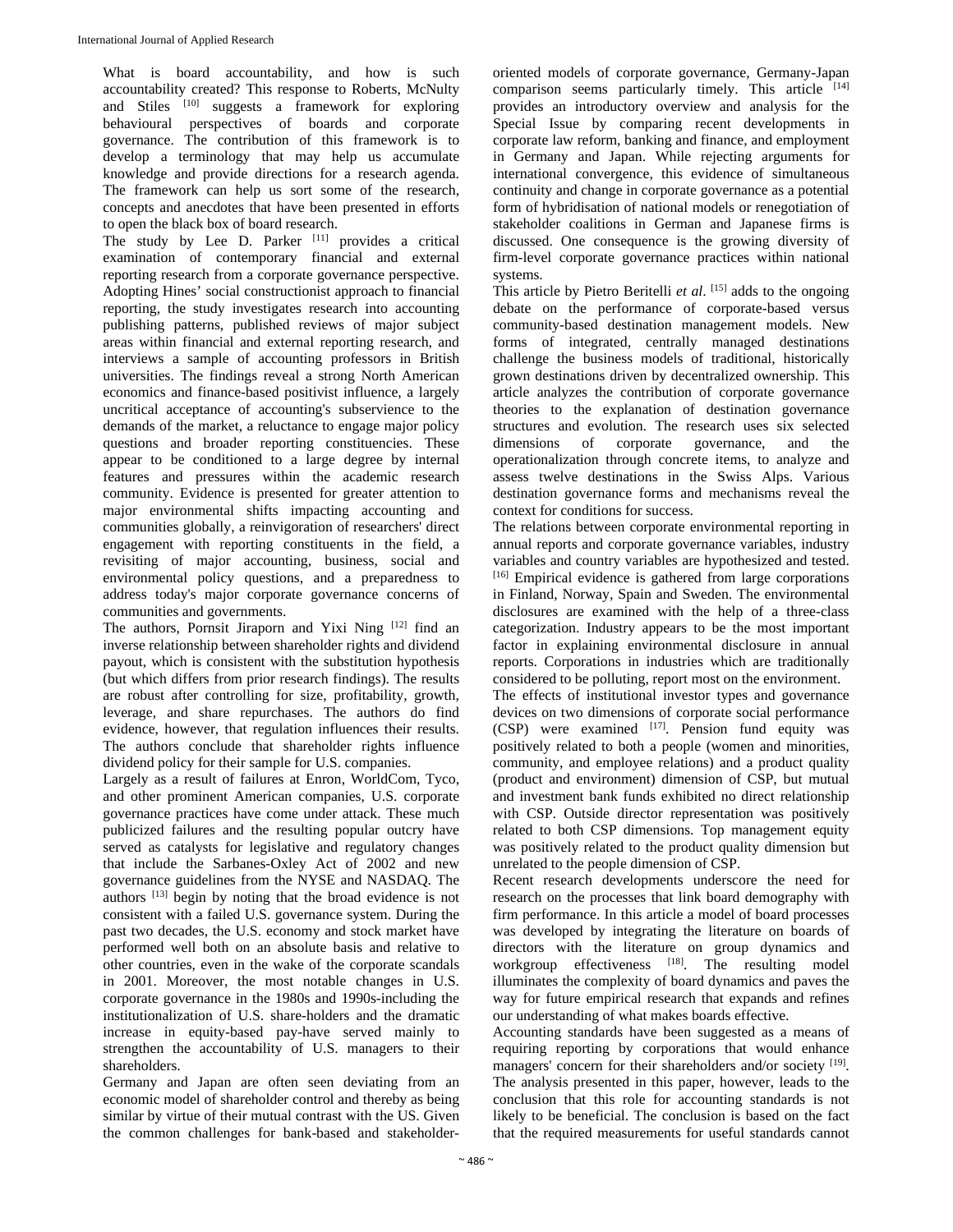generally be made. This inherent limitation is absolute with respect to social responsibility concerns. With respect to corporate governance, accounting standards might be useful, primarily for reporting potentially fraudulent dealings and similar misuses of shareholder's assets by corporate managers. But even then, the cost of an accounting standard, ex ante, is likely to exceed its benefits to shareholders.

Recent data on firm-level corporate governance (CG) rankings across 14 emerging markets was used to find that there is wide variation in firm-level governance in our sample and that the average firm-level governance is lower in countries with weaker legal systems [20]. The determinants of firm-level governance was explored and find that governance is correlated with the extent of the asymmetric information and contracting imperfections that firms face. We also find that better corporate governance is highly correlated with better operating performance and market valuation. Finally, we provide evidence that firm-level corporate governance provisions matter more in countries with weak legal environments.

A theoretical model was developed [21] to describe and explain variation in corporate governance among advanced capitalist economies, identifying the social relations and institutional arrangements that shape who controls corporations, what interests corporations serve, and the allocation of rights and responsibilities among corporate stakeholders. The "actor-centered" institutional approach explains firm-level corporate governance practices in terms of institutional factors that shape how actors' interests are defined ("socially constructed") and represented. The model has strong implications for studying issues of international convergence.

Bushman and Smith provide a useful review of research on the role of accounting in management compensation contracts and an appealing future research agenda that builds on recent research using a cross-country approach. This paper  $[22]$  rounds out their discussion by highlighting some limitations of their research agenda, providing a critical review of the contributions of accounting scholars to governance research and highlighting research opportunities on the role of financial accounting in governance mechanisms other than managerial incentive contracts.

This study [23] uses a survey of 750 retail investors to examine perceptions about indicators of economic performance, corporate governance policies and performance, and corporate social responsibility. Survey results indicate that retail investors currently are most concerned with economic performance information, followed by governance, and then corporate social responsibility information. Those respondents who currently hold socially responsible investments use more of all three types of nonfinancial information than respondents who currently do not hold socially responsible investments. Further, retail investors clearly prefer to obtain information about corporate social responsibility information from a third-party source and governance information from an audited or regulated document, while they use both sources to garner information about indicators of economic performance.

This study examines  $[24]$  the relationship between board diversity and firm value for Fortune 1000 firms. Board diversity is defined as the percentage of women, African Americans, Asians, and Hispanics on the board of directors. This research is important because it presents the first empirical evidence examining whether board diversity is associated with improved financial value. After controlling for size, industry, and other corporate governance measures, we find significant positive relationships between the fraction of women or minorities on the board and firm value. We also find that the proportion of women and minorities on boards increases with firm size and board size, but decreases as the number of insiders increases.

Recent corporate events have brought a heightened public awareness to corporate governance issues. Much work has been accomplished to date, but it is clear that much more remains to be done. The paper under review [25] provides a review of empirical research in four relevant areas of corporate governance. Specifically, the paper provides an overview of (a) the role that outside directors play in monitoring managers, (b) the emerging literature on the impact of board diversity, (c) the existence of and incentives for corporate executives to manage firm earnings, and (d) managerial incentives to bear risk.

Thomas Ahrens *et al.* <sup>[26]</sup> attempted to identify the research frontier in corporate governance using three different approaches: (1) what challenges does the financial crisis 2007-2009 pose for corporate governance research? The financial crisis is shown as a huge natural experiment which has exposed gaps in our knowledge of corporate governance and is likely to lead of a rethink of central concepts like shareholder value, debt governance, and management incentives (2) about the impact of national institutions on corporate governance? (3) What research questions are raised by a focus on current corporate governance practices? The study of Xiaonian Xu and Yan Wang, [27] investigated whether ownership structure significantly affects the performance of publicly listed companies in China within the framework of corporate governance. A typical listed stock company in China has a mixed ownership structure with three predominant groups of shareholders—the state, legal persons (institutions), and individuals—each holding approximately 30% of the stock. Ownership is heavily concentrated. The five largest shareholders accounted for 58% of the outstanding shares in 1995, compared with 57.8% in the Czech Republic, 79% in Germany, and 33% in Japan. Empirical analysis shows that the mix and concentration of stock ownership do indeed significantly affect a company's performance. First, there is a positive and significant correlation between ownership concentration and profitability. Second, the firm's profitability is positively correlated with the fraction of legal person shares, but it is either negatively correlated or uncorrelated with the fractions of state shares and tradable A-shares held mostly by individuals. Third, labor productivity tends to decline as the proportion of state shares increases. These results suggest the importance of large institutional shareholders in corporate governance, the inefficiency of state ownership, and potential problems in an overly dispersed ownership structure.

This article under consideration [28] has two related tasks. First, was the review of the articles published in this Special Issue on Corporate Control, Mergers, and Acquisitions. These articles provide new evidence on several aspects of corporate control and governance including the value and performance effects of various ownership groups, the impact of internal governance structures, the effects of regulatory changes on specific industries and evidence on bidding strategies in takeovers. This analysis leads to the second task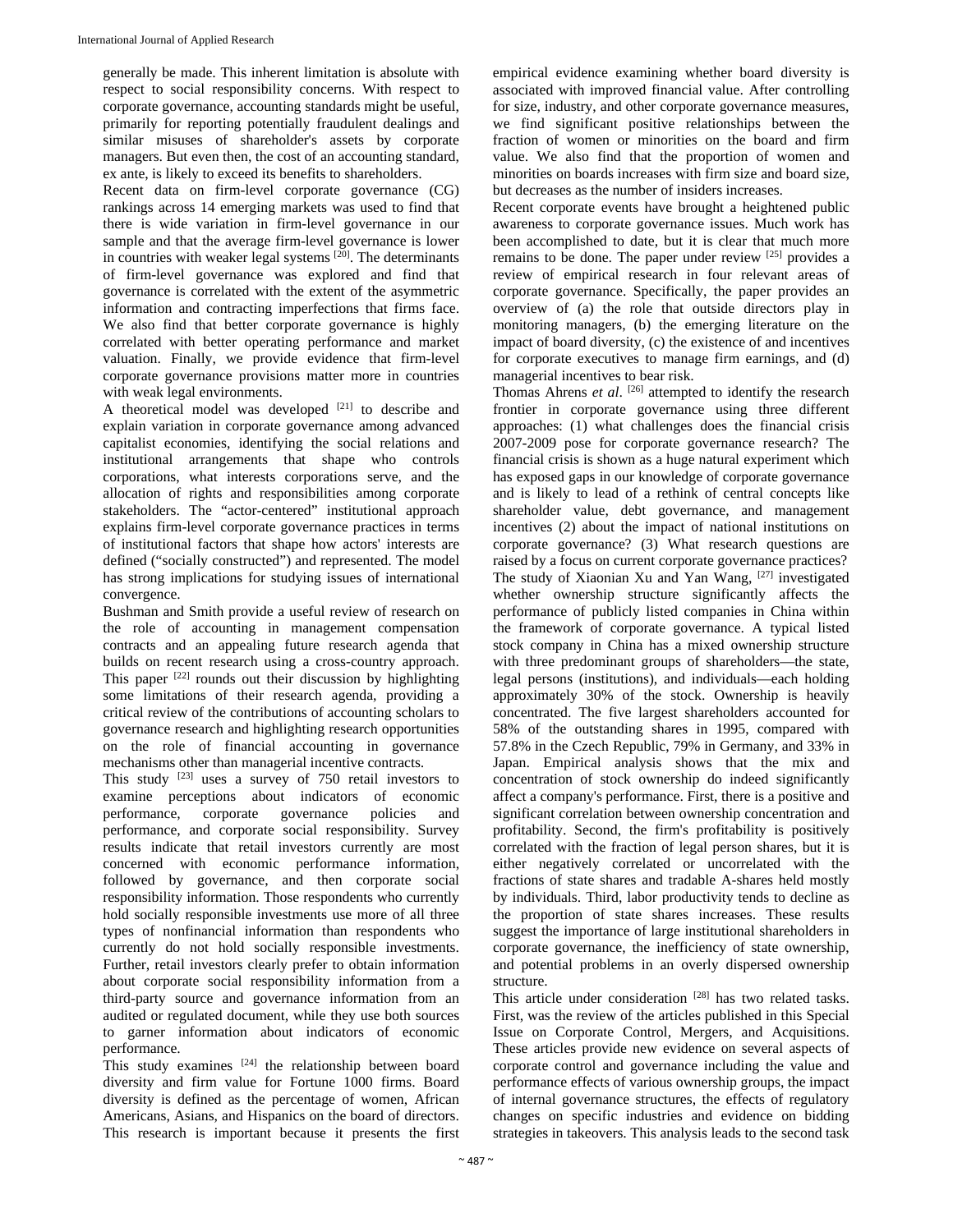– to examine the evolution of corporate control research, broadly defined. The analysis shows a movement in research from mergers and acquisitions to a broader analysis of corporate governance, especially internal governance features. It is suggested that there is a trend toward an increase in the relative importance of internal governance compared to discipline from the market from corporate control. This trend reflects an important change over the past several decades in the means through which the market disciplines corporate behavior.

Hypothesised links between the board of directors and firm performance was examined examine as predicted by the three predominant theories in corporate governance research, namely agency theory, stewardship theory and resource dependence theory  $[29]$ . By employing a pattern matching analysis of seven cases, it was possible to examine the hypothesised link between board demography and firm performance expected under each theory. While each theory can explain a particular case, no single theory explains the general pattern of results. It was concluded by endorsing recent calls for a more process-orientated approach to both theory and empirical analysis if we are to understand how boards add value.

Recent attempts to identify the basis of family-controlled firms' competitive advantage have drawn upon the resourcebased view of the firm. This article [30] supplements these efforts and advances the argument that family-controlled firms' competitive advantage arises from their system of corporate governance. Systems of corporate governance embody incentives, authority patterns, and norms of legitimation that generate particular organizational propensities to create competitive advantages and disadvantages. For comparative purposes, the characteristics of managerial, alliance, and family governance are reviewed. The impact of a family's control rights over a firm's assets generates three dominant propensities. These propensities give advantages in scarce environments, facilitate the creation and utilization of social capital, and engender opportunistic investment processes. The experience of family-controlled firms in emerging markets is drawn upon to illustrate the argument.

Prior empirical evidence supports the wealth expropriation hypothesis that weak corporate governance induced by certain types of ownership structures and board composition tends to result in minority interest expropriation. This in turn reduces corporate value. However, it is still unclear whether corporate financial distress is related to these corporate governance characteristics. To answer this question, three variables were adopted to proxy for corporate governance risk, namely, the percentage of directors occupied by the controlling shareholder, the percentage the controlling shareholders shareholding pledged for bank loans (pledge ratio), and the deviation in control away from the cash flow rights [31]. Binary logistic regressions are then fitted to generate dichotomous prediction models. Taiwanese listed firms, characterised by a high degree of ownership concentration, similar to that in most countries, are used as our empirical samples. The evidence suggests that the three variables mentioned above are positively related to the risk for financial distress in the following year. Generally speaking, firms with weak corporate governance are vulnerable to economic downturns and the probability of falling into financial distress increases.

Instead of traditional principal–agent conflicts espoused in most research dealing with developed economies, principal– principal conflicts have been identified as a major concern of corporate governance in emerging economies. Principal– principal conflicts between controlling shareholders and minority shareholders result from concentrated ownership, extensive family ownership and control, business group structures, and weak legal protection of minority shareholders. Such principal–principal conflicts alter the dynamics of the corporate governance process and, in turn, require remedies different from those that deal with principal–agent conflicts. The article cited [32], reviews and synthesizes recent research from strategy, finance, and economics on principal–principal conflicts with an emphasis on their institutional antecedents and organizational consequences. The resulting integration provides a foundation upon which future research can continue to build.

Core institutions of UK corporate governance, in particular those relating to takeovers, board structure and directors' duties, are strongly orientated towards a norm of shareholder primacy. Beyond the core, in particular at the inter-section of insolvency and employment law, stakeholder interests are better represented, thanks largely to European Community influence. Moreover, institutional shareholders are redirecting their investment strategies away from a focus on short-term returns, in such a way as to favour stakeholder-inclusive practices. It is therefore suggested that the UK system is currently in a state of flux and that the debate over shareholder primacy has not been concluded [33].

The stakeholder co-operatives formed around the town of Mondragón in the Basque region of Spain have been outstandingly successful on a number of measures in comparison with other forms of firms. The control architecture within and between Mondragón firms contains a number of innovations and lessons for developing the theory and practice of corporate governance. This paper outlines the 38 year evolution of Mondragón structures [34].

The Indian corporate governance system has both supported and held back India's ascent to the top ranks of the world's economies. While on paper the country's legal system provides some of the best investor protection in the world, enforcement is a major problem, with overburdened courts and significant corruption. Ownership remains concentrated and family business groups continue to be the dominant business model, with significant pyramiding and evidence of tunneling activity that transfers cash flow and value from minority to controlling shareholders.

But for all its shortcomings, Indian corporate governance has taken major steps toward becoming a system capable of inspiring confidence among institutional and, increasingly, foreign investors. The Securities and Exchanges Board of India (SEBI), which was established as part of the comprehensive economic reforms launched in 1991, has made considerable progress in becoming a rigorous regulatory regime that helps ensure transparency and fair practice. And the National Stock Exchange of India, also established as part of the reforms, now functions with enough efficiency and transparency to be generating the third-largest number of trades in the world, just behind the NASDAQ and NYSE.

Among more recent changes, the enactment of Sarbanes— Oxley type measures in 2004—which includes protections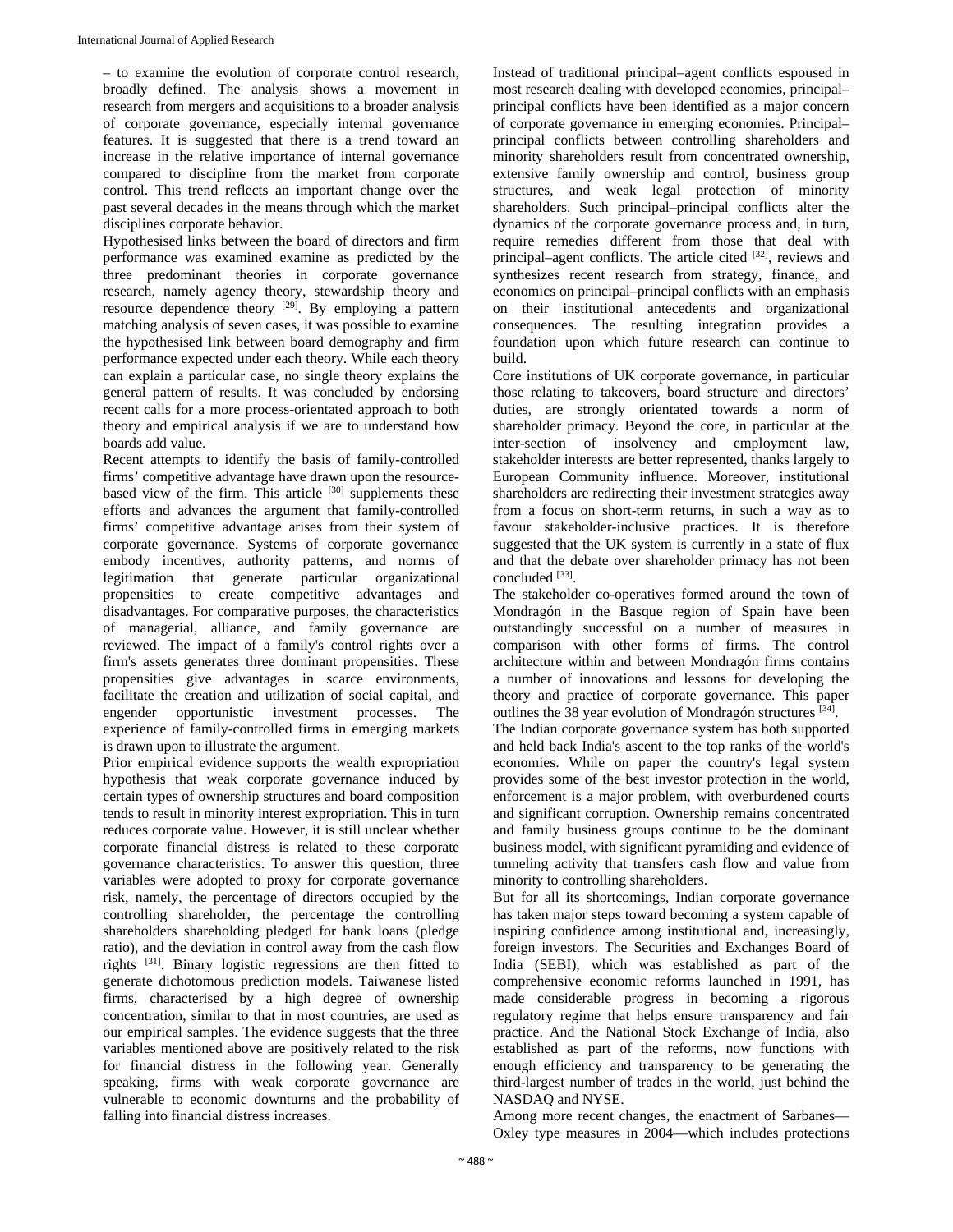for minority shareholders in family- or "promoter"-led businesses—has contributed to recent increases in institutional and foreign stock ownership. And while familyand government-controlled business groups continue to be the rule, India has also seen the rise of successful companies like Infosys that are free of the influence of a dominant family or group and have made the individual shareholder their central governance focus [35].

Drawing on content analysis, text interpretation, and historical analysis, we develop a grounded theory to explain the evolution of vocabularies of corporate governance. The term corporate governance emerged in the 1970s as frame to explain contemporary corporate scandals. While the word has increased in usage and became institutionalized, its meaning has evolved, as other words that co-occur in the vocabulary have shifted both in response to subsequent environmental events and to framing processes. We propose an evolutionary theory of cultural adaptation as meanings evolve through (1) path-dependent conceptual blending (variation); (2) differential adoption shaped by the cultural resonance of words (selection); and (3) increased persistence due to institutionalized theorization (retention). Our evolutionary theory of cultural adaptation posits a recursive relationship between culture and the economy, where cultures adapt to economic change, and the "stickiness" of culture and path dependence results in its relative autonomy as an explanatory force in economic change [36].

The 2001 to 2002 corporate scandals led to the Sarbanes– Oxley Act and to various amendments to the U.S. stock exchanges' regulations. It can be observed that the announcement of these rules has a significant effect on firm value [37]. Firms that are less compliant with the provisions of the rules earn positive abnormal returns compared to firms that are more compliant. We also find variation in the response across firm size. Large firms that are less compliant earn positive abnormal returns but small firms that are less compliant earn negative abnormal returns, suggesting that some provisions are detrimental to small firms.

In emerging markets, the agency conflicts between controlling owners and the minority shareholders are difficult to mitigate through conventional corporate control mechanisms such as boards of directors and takeovers. It was examined <sup>[38]</sup> whether external independent auditors are employed as monitors or as bonding mechanisms, or both, to alleviate the agency problems. Using a broad sample from eight East Asian economies, we document that firms with agency problems embedded in the ownership structures are more likely to employ Big 5 auditors. This relation is evident among firms that raise equity capital frequently. Consistently, firms hiring Big 5 auditors receive smaller share price discounts associated with the agency conflicts. Also, we find that Big 5 auditors take into consideration their clients' agency problems when making audit fee and audit report decisions. Taken together, these results suggest that Big 5 auditors do have a corporate governance role in emerging markets.

This article considered <sup>[39]</sup> reformulates the problem of corporate governance through a shift of analytic focus, away from the problems of securing the interests of remote owners, to an understanding of processes of accountability and their effects, both objective and subjective, within Anglo-American systems of corporate governance. In place

of the essentialist assumptions about human nature upon which both agency theorists and their organizational critics build, processes of accountability are instead held to be themselves constitutive of subjectivity. A distinction is drawn between different processes and practices of accountability in terms of either their 'individualizing' or 'socializing' effects. Individualizing effects, which are associated with the operation of market mechanisms and formal hierarchical accountability, involve the production and reproduction of a sense of self as singular and solitary within only an external and instrumental relationship to others. In contrast, socializing forms of accountability, associated with face-to-face accountability between people of relatively equal power, constitute a sense of the interdependence of self and other, both instrumental and moral. The article explores the complex interaction of these effects in the context of Anglo- American systems of corporate governance. The article concludes by offering a fourfold typology of the combinatory potentials of individualizing and socializing effects.

The research article reviewed [40] follows an institutional theory of action in exploring the consequences of formal and informal rules on the chief executive officer (CEO) succession process. An analysis of the competing risks of insider versus outsider CEO succession in U.S. industrial corporations provides evidence that boards rely on both past precedents and formal internal labor markets for executive succession and the selection of insiders versus outsiders as CEOs. To exclude alternative explanations that view rules as epiphenomenal, I examine the moderating effects of performance, late CEO departures, the founder's power, and board structure on reliance on rules. The results show substantial inertia in the rules of CEO succession, consistent with an institutionalized action perspective. The findings suggest that rules both enable and constrain board decision making.

A broad measure of corporate governance, Gov-Score, was created based on a new dataset provided by Institutional Shareholder Services. Gov-Score is a composite measure of 51 factors encompassing eight corporate governance categories: audit, board of directors, charter/bylaws, director education, executive and director compensation, ownership, progressive practices, and state of incorporation. Gov-Score to operating performance, valuation, and shareholder payout for 2,327 firms, are related and to find that better-governed firms are relatively more profitable, more valuable, and pay out more cash to their shareholders. Which of the eight categories underlying Gov-Score are most highly associated with firm performance was examined. It was documented that Gov-Score is better linked to firm performance than is G-Index. [41].

Which provisions, among a set of twenty-four governance provisions followed by the Investor Responsibility Research Center (IRRC), are correlated with firm value and stockholder returns investigated [42]. Based on this analysis, an entrenchment index based on six provisions- four constitutional provisions that prevent a majority of shareholders from having their way and two takeover readiness provisions that boards put in place to be ready for a hostile takeover (poison pills and golden parachutes) was forwarded.. Moreover, examining all sub-periods of two or more years within this period, we find that a strategy of buying low entrenchment firms and selling short high entrenchment firms out-performs the market in most such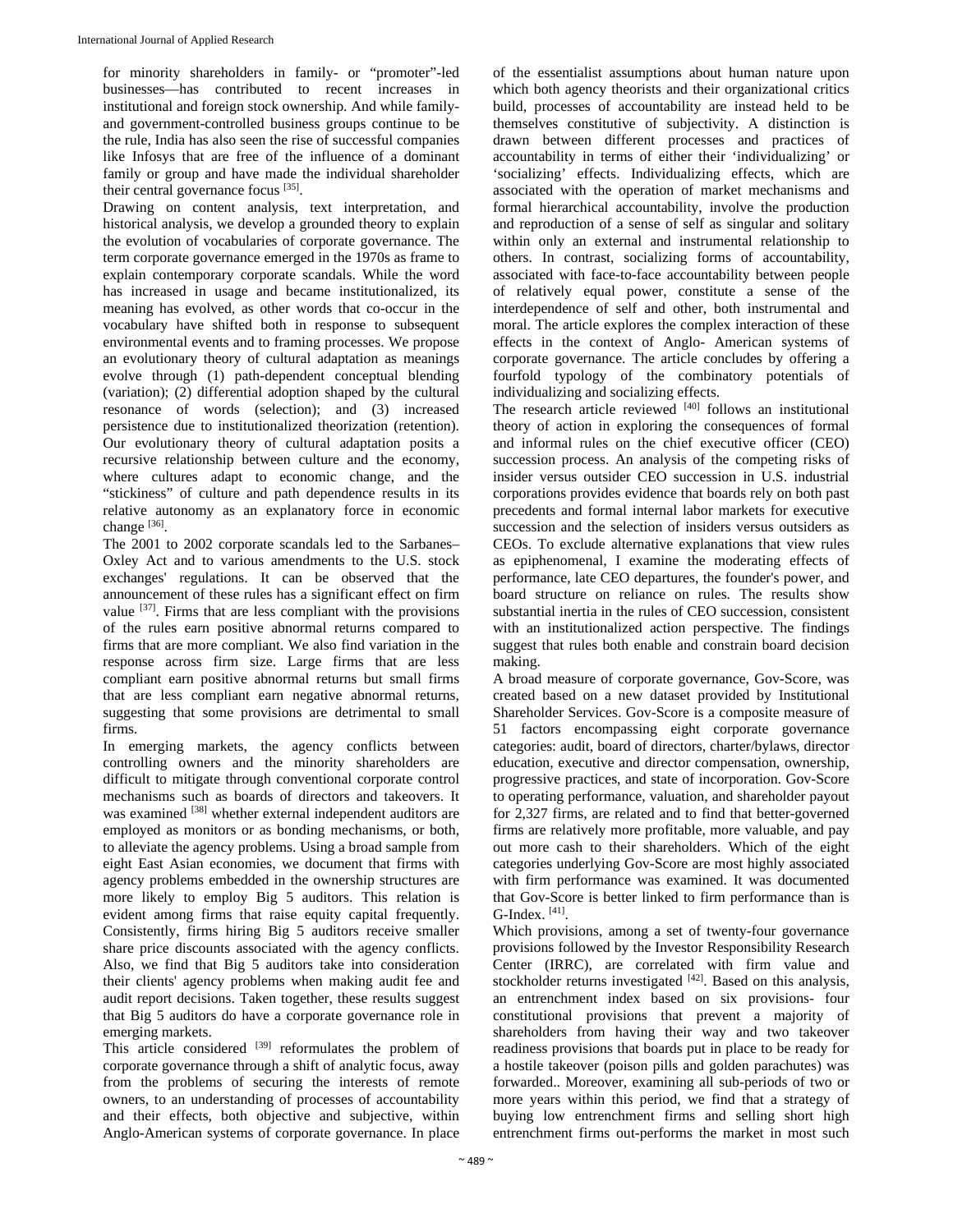periods and does not under-perform the market even in a single sub-period. Finally, we find that the provisions in our entrenchment index fully drive the correlation, identified by prior work, that the IRRC provisions in the aggregate have with reduced firm value and lower stock returns during the 1990s; and do not find any evidence that the other eighteen IRRC provisions are negatively correlated with either firm value or stock returns during the 1990-2003 period.

"Corporate governance" first came into vogue in the 1970s in the United States. Within 25 years corporate governance had become the subject of debate worldwide by academics, regulators, executives and investors. This paper [43] traces developments occurring between the mid-1970s and the end of the 1990s, by which point "corporate governance" was well-entrenched as academic and regulatory shorthand. The paper concludes by surveying briefly recent developments and by maintaining that analysis of the inter-relationship between directors, executives and shareholders of publicly traded companies is likely to be conducted through the conceptual prism of corporate governance for the foreseeable future.

This study [44] investigates whether a firm's corporate governance practices have an effect on the quality of its publicly released financial information. In particular, we examine the relationship between audit committee and board of directors characteristics and the extent of corporate earnings management as measured by the level of positive and negative discretionary accruals. Using two groups of US firms, one with relatively high and one with relatively low levels of discretionary accruals in the year 1996, we find that earnings management is significantly associated with some of the governance practices by audit committees and boards of directors. For audit committees, income increasing earnings management is negatively associated with a larger proportion of outside members who are not managers in other firms, a clear mandate for overseeing both the financial statements and the external audit, and a committee composed only of independent directors that meets more than twice a year. For the board of directors, find less income increasing earnings management in firms whose outside board members have experience as board members with the firm and with other firms. It was found that larger board, the importance of the ownership stakes in the firm held by non-executive directors, and experience as board members seems to reduce income decreasing earnings management.

The results provide evidence that effective boards and audit committees constrain earnings management activities. These findings have implications for regulators, such as the Securities and Exchange Commission (SEC), as they attempt to supervise firms whose financial reporting is in the gray area between legitimacy and outright fraud and where earnings statements reflect the desires of management rather than the underlying financial performance of the company.

Corporate governance is concerned with the resolution of collective action problems among dispersed investors and the reconciliation of conflicts of interest between various corporate claimholders. The survey [45] reviewed the theoretical and empirical research on the main mechanisms of corporate control, discuss the main legal and regulatory institutions in different countries, and examine the comparative corporate governance literature.

Using the incidence of 24 unique governance rules, we construct a "Governance Index" to proxy for the level of

shareholder rights at about 1500 large firms during the 1990s. An investment strategy that bought firms in the lowest decile of the index (strongest rights) and sold firms in the highest decile of the index would have earned abnormal returns of 8.5 %/ year during the sample period. It was observed that firms with stronger shareholder rights had higher firm value, higher profits, higher sales growth, lower capital expenditures, and made fewer corporate acquisitions  $[46]$ .

Strong OLS and instrumental variable evidence that an overall corporate governance index is an important and likely causal factor in explaining the market value of Korean public companies is reported  $[47]$ . A corporate governance index (KCGI, 0~100) for 515 Korean companies based on a 2001 Korea Stock Exchange survey is constructed. In OLS, a worst-to-best change in KCGI predicts a 0.47 increase in Tobin's q (about a 160% increase in share price). This effect is statistically strong  $(t = 6.12)$  and robust to choice of market value variable (Tobin's q, market/book, and market/sales), specification of the governance index, and inclusion of extensive control variables.

The effect of media coverage on corporate governance by focusing on Russia in the period 1999 to 2002 was reported [48]. We find that an investment fund's lobbying increases coverage of corporate governance violations in the Anglo-American press. We also find that coverage in the Anglo-American press increases the probability that a corporate governance violation is reversed. This effect is present even when we instrument coverage with an exogenous determinant, the fund's portfolio composition at the beginning of the period. The fund's strategy seems to work in part by impacting Russian companies' reputation abroad and in part by forcing regulators into action.

The study under consideration  $[49]$  reports on the diversity and independence of the board membership of 100 top Australian companies in 2003. Australia has one of the most developed stock markets in the Asia-Pacific region. With the collapse of several well-known public companies such as Ansett, One Tel and HIH, there is an increasing demand to evaluate the corporate governance practices of Australian companies, including the composition of boards. Accordingly, this research provides a timely review of the state of corporate governance in Australia so far as board composition is concerned.

This paper under review [50] focuses on how cooperatives and mutual associations are governed. At the heart of these arrangements is an organisation's governing body or board. Paralleling developments in the private sector, the quality of governance of co-operatives has been questioned. Serious concerns have been raised both about the democratic legitimacy of boards and their effectiveness, for example the ability of lay board members to effectively supervise senior managers, ensure probity and protect the interests of members and other relevant stakeholders.

The present paper  $[51]$  is a survey of the literature on boards of directors, with an emphasis on research done subsequent to the Hermalin and Weisbach (2003) survey. The two questions most asked about boards are what determines their makeup and what determines their actions? These questions are fundamentally intertwined, which complicates the study of boards due to the joint endogeneity of makeup and actions. A focus of this survey is on how the literature, theoretical as well as empirically, deals - or on occasions fails to deal - with this complication. It was suggested that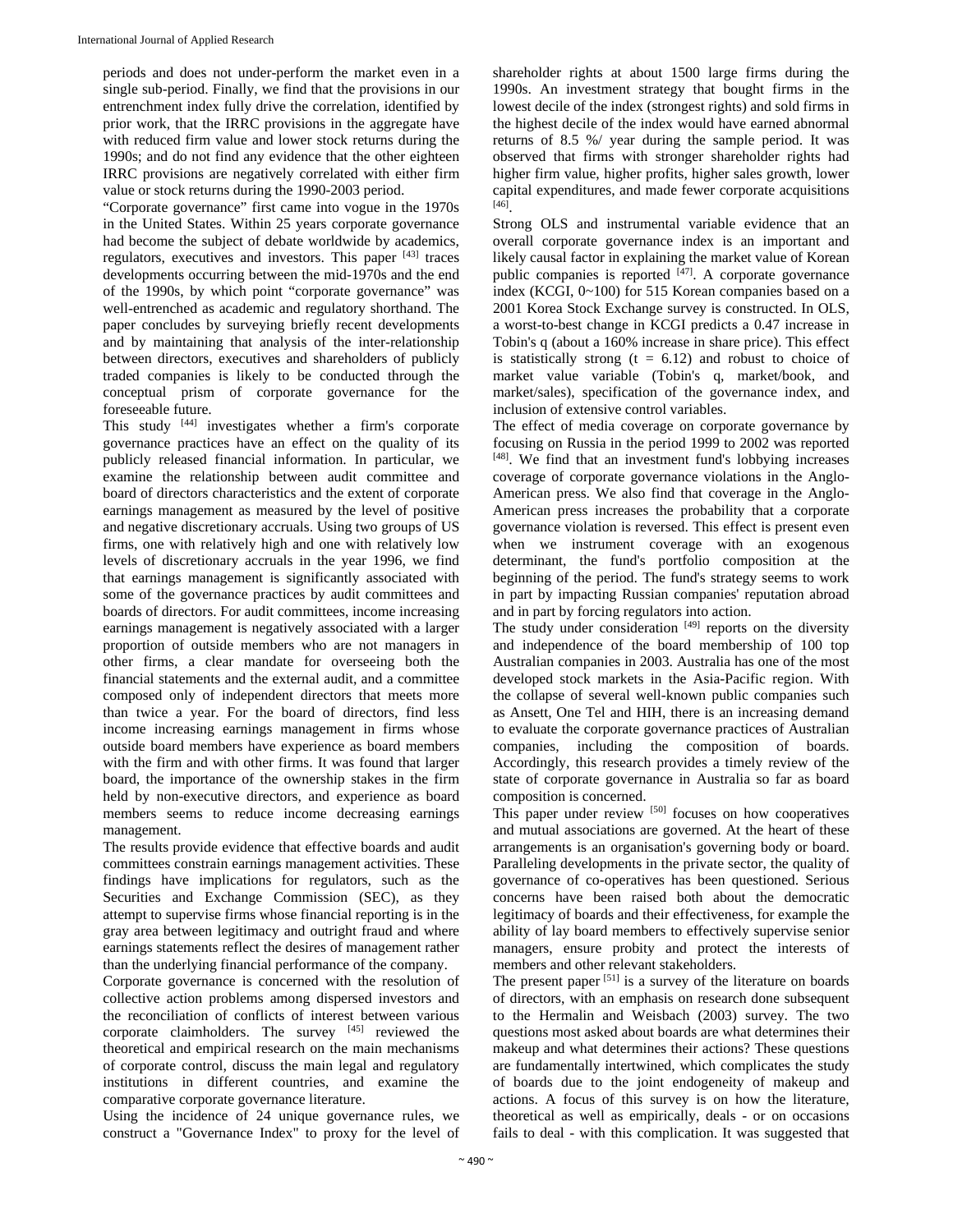many studies of boards can best be interpreted as joint statements about both the director-selection process and the effect of board composition on board actions and firm performance.

It was reasoned  $[52]$  that agency theory's behavioral assumptions may too closely reflect the US institutional context to explain the governance heritages that exist elsewhere. We propose that what constitutes opportunistic behavior and what can be done to limit it may vary due to differences in national background and formal institutions. We then test the validity of this nationally bounded model using historical sociology analysis of three nations whose corporate governance heritages are believed to differ (USA, Sweden, and France). Specifically, we review their political, cultural, and economic institutions to explore the different ways that their governance practices have evolved and infer causes for these historical variations.

The article of Andreas Georg Scherer, Dorothée Baumann-Pauly and Anselm Schneider<sup>[53]</sup> addresses the democratic deficit that emerges when private corporations engage in public policy, either by providing citizenship rights and global public goods or by influencing the political system and lobbying for their economic interests (strategic corporate political activities). This democratic deficit is significant, especially when multinational corporations operate in locations where national governance mechanisms are weak or even fail, where the rule of law is absent and there is a lack of democratic control. This deficit may lead to a decline in the social acceptance of the business firm and its corporate political activities and, thus, to a loss of corporate legitimacy. Under these conditions corporations may compensate for the emerging democratic deficit and reestablish their legitimacy by internalizing democratic mechanisms within their organizations, in particular in their corporate governance structures and procedures. The authors analyze the available corporate governance models with the help of a typology and discuss the possible contributions of a new form of democratic corporate governance.

In recent years there has been a surge in corporate governance reform around the world. On the African continent this phenomenon is evident in the number of national corporate governance reports that have been produced. This article [54] analyzes these national codes of corporate governance in Africa to determine how the relationship between corporate governance and business ethics is being perceived. The article commences by providing a background to the corporate governance reform process that still is in the making in Africa. It then explores the relation between corporate governance and business ethics by looking at various aspects of corporate governance that might have an impact on how business ethics is being perceived and practiced. Finally new corporate governance developments that potentially might have an impact on the prominence and practice of business ethics are reviewed.

This dissertation abstract and reflection essay [55] presents the work of Dr. Darline Augustine. The dissertation examines variance in firm performance in the microfinance industry. The investigations unfold throughout six dissertation chapters, four of which are empirical. Each chapter illustrates the complex nature of the practice of corporate governance within microfinance firms, and the relationship of transparency to performance. In particular, the dissertation illustrates the influence of firm-level

transparency—a proxy for good practice in corporate governance—and positive firm performance. The chapters focus primarily on financial performance and, and to a lesser extent, social performance is also examined.

Institutional investors' preferences for corporate governance mechanisms were examined by Brian J. Bushee *et al*. [56]. Little evidence was fund of an association between total institutional ownership and governance mechanisms. However, using revealed preferences, we identify a small group of "governance-sensitive" institutions that exhibit persistent associations between their ownership levels and firms' governance mechanisms and also find that firms with a high level of ownership by institutions sensitive to shareholder rights have significant future improvements in shareholder rights, consistent with shareholder activism. Further, factors describing the characteristics of institutions' portfolios are correlated with governance preferences. Large institutions, those holding a large number of portfolio stocks, and those with preferences for growth firms are more likely to be sensitive to corporate governance mechanisms, suggesting those mechanisms may be a means for decreasing monitoring costs and may be more essential for firms with a high level of growth opportunities. Finally, the results suggest that common proxies for governance sensitivity by investors (e.g., legal type, block holding) do not cleanly measure governance preferences.

How well does the UK corporate governance and financial system (CG&FS) support and encourage innovation? [57] Each CG&FS faces four challenges which vary by sector: novelty, reconfiguration, visibility and spill-overs. High novelty in technologies and markets requires high industrywide expertise; need for radical reconfiguration requires strong pressure for shareholder value. Low visibility of innovation processes requires shareholder engagement; high spill-overs to and from stakeholders require substantial stakeholder inclusion. The UK CG&FS is rated in these terms against the US and 'insider' economies, drawing on recent fieldwork, and the ratings are shown to account well for the relative R&D intensity and specialisation of UKowned firms.

Sridhar Arcota *et al.* [58] examine the effectiveness of the "Comply or Explain" approach to corporate governance in the UK. Using a unique database of 245 non-financial companies for the period of 1998–2004, and found an increasing trend of compliance with the Combined Code, but a frequent use of standard explanations in case of noncompliance. It was shown how the Combined Code has been interpreted and applied, and discussed the existence of enforcement and monitoring problems. Recommendations were made so that the approach could be strengthened with the greatest possible benefits.

The paper by Phillip J. McKnight, Charlie Weir, [59] examines the impact of governance and ownership variables on agency costs for a panel of large UK quoted companies. Three measures of agency costs: the ratio of sales-to-total assets, the interaction of free cash flows and growth prospects and the number of acquisitions. A range of techniques was employed to analyse the data: fixed-effects, instrumental variables, and Tobit regressions were used and find that the changes in board structures that have occurred in the post-Cadbury period have not, generally, affected agency costs. The results raise questions about the usefulness of the information sent to shareholders when firms adopt a recommended governance framework.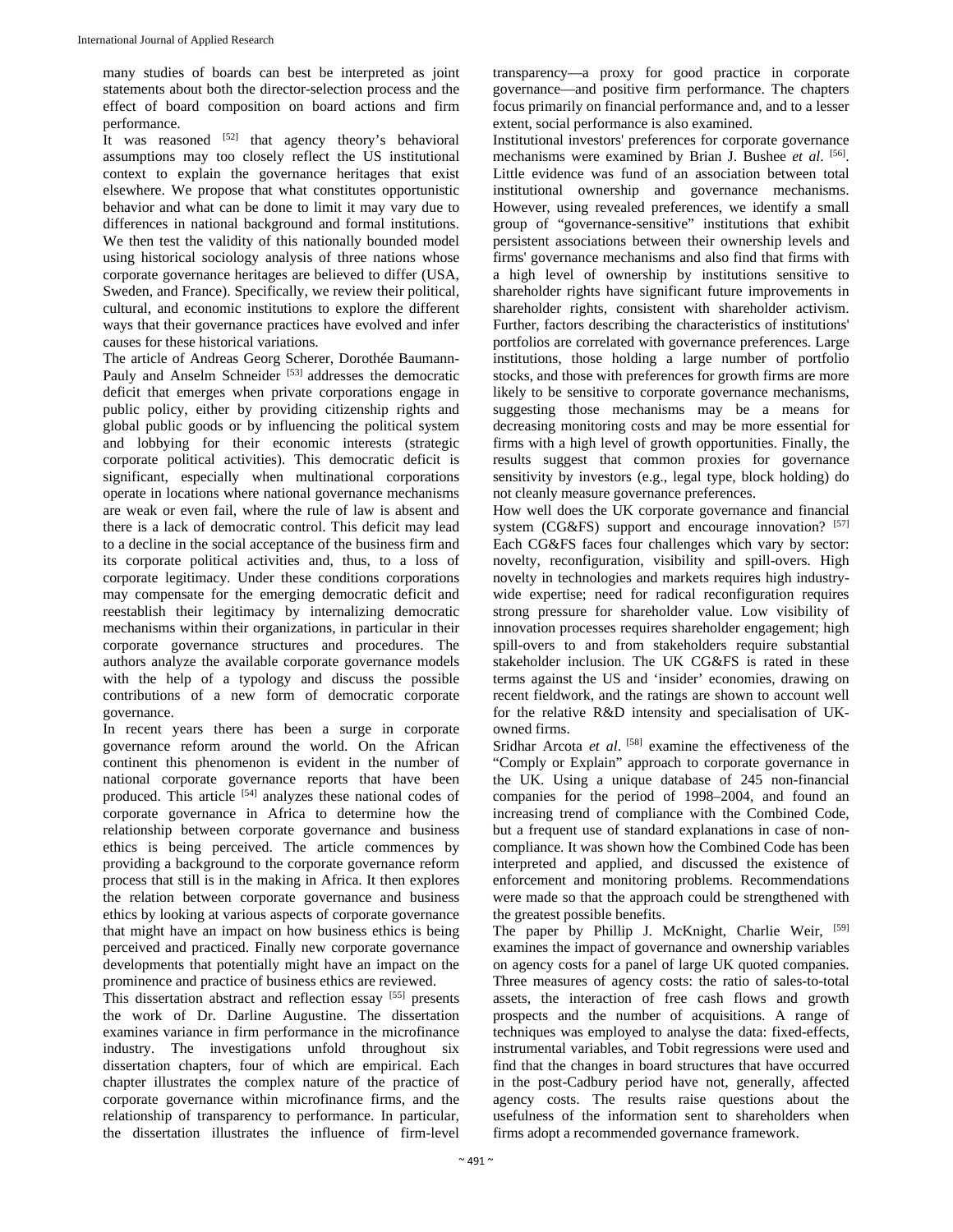The article of Lucian A. Bebchuk and Michael S. Weisbach, introduces the special issue on corporate governance cosponsored by the Review of Financial Studies and the National Bureau of Economic Research (NBER), reviews and comments on the state of corporate governance research. The special issue features seven articles on corporate governance that were presented in a meeting of the NBER's corporate governance project. Each of the articles represents state-of-the-art research in an important area of corporate governance research. For each of these areas, the importance of the area was discussed and the questions it focuses on, how the article in the special issue makes a significant contribution to this area.

Jackie Krafft, [61] aims to revisit the link between corporate governance, value, and firm performance by focusing on convergence, understood as the way that non-US firms are adopting US best practice in terms of corporate governance, and the implications of this adoption. We examine theoretical questions related to conventional models (agency theory, transaction cost economics, and new property rights theory), which tend to suggest rational adoption of best practice, and contributions that alternatively consider country- and firm-level differences as possible barriers to convergence. We contribute to the empirical literature by using a large international database to show how non-US firms' adoption of US best practice is having an impact on performance.

Bibliometric analysis provides historical information on research of trend and performance. A publication analysis was carried out <sup>[62]</sup> using the related literature in the Social Science Citation Index (SSCI) from 1992-2008, collected from the web of Science databases of the Institute for Scientific Information (ISI). Articles of such literature were concentrated on the analysis by the scientific output and distribution of subject categories and journals. The author's keywords were also analyzed to evaluate the research hotspots. The results from this analysis indicate that, yearly, production of the related scientific articles increased steadily over the investigation period and that in the year 2008, there was a peak. "Ownership structure", "board of directors" and "executive compensation" were the three most used author's keywords. In addition, the agency theory in historical corporate governance research was also discussed.

This paper of Marcus Witzky  $[63]$  investigates (1) whether the corporate governance of firms with erroneous financial reporting differs systematically from that of non-error firms and (2) whether error detection is followed by improvements in the corporate governance of error firms. I apply a difference-in-differences approach on a matched sample from Germany. In contrast to the U.S., firms are selected randomly and repeatedly for examination under the German financial reporting enforcement regime. For the error year, error firms were found less likely to be audited by a big-four firm, to have an unqualified auditor's opinion, and to have an audit committee. They are subject to a more time-consuming auditing process and their supervisory boards have fewer members and committees. In the first full fiscal year after error disclosure, differences between error and control firms are insignificant for the structure of the supervisory board but partly persist with respect to the auditor-client relationship. This may be interpreted as financial reporting enforcement being effective to some extent in preventing potential future errors by triggering improvements in firm-level accounting oversight.

The central question posed in the paper by Silvia Ayuso and Antonio Argandoña will be how to organize board composition in order to ensure a responsible corporate governance both from a CSR and a good governance perspective. Adopting a stakeholder approach to corporate governance, we analyze the arguments given by different theoretical approaches for linking specific board composition with financial performance and CSR, and discuss the empirical research conducted. Despite the inconclusive findings of empirical research, it can be argued that diverse stakeholders on the board will promote CSR activities within the firm, but at the same time will increase board capital (which ultimately may lead to a better financial performance). Finally a model for selecting board members based both on ethical and pragmatic arguments, is proposed.

Over the past two decades, the corporate governance literature in accounting and auditing has grown rapidly. To better understand this body of work, the present work discuss 12 recent literature review or meta-analysis papers and summarize selected results from recent empirical research papers, after reviewing the findings of over 250 studies. Our corporate governance focus is primarily on corporate board and audit committee issues. The major insights from this literature and the practice implications of these findings were discussed. In addition, a number of opportunities for future research identified. In particular, we make suggestions for: (1) improved research paradigms in corporate governance, (2) extensions of existing research, and (3) new or emerging lines of research.

The relationship between governance and the performance of microfinance institutions (MFIs) is discussed by Thrikawala, Sujani Sudhara; Locke, Stuart; Reddy, Krishna. [66] MFI performance encompasses both financial performance and outreach. Good governance in terms of strengthening stewardship, achievement of MFIs' primary objectives and promoting further development of the industry have been asserted as key elements in the literature pertaining to MFI performance. Similarly, several cases concerning poor governance have been analysed.

Corporate governance framework was developed and provided a broad overview of recent corporate governance research, and place each of the Special Issue papers within the context of this framework by Stuart L. Gillan [67]. The papers in the issue contribute to our understanding of a wide range of governance topics including: the role of antitakeover measures, board structure, capital market governance, compensation and incentives, debt and agency costs, director and officer labor markets, fraud, lawsuits, ownership structure, and regulation. In short, the papers span almost every aspect of governance systems.

The study referred  $^{[68]}$  to is focused on investigating the relationship between intentional governance mechanisms and financial communication transparency. For this purpose, a model is used and applied to Tunisian firms' sample observed over the period 2006–2013. The achieved results reveal that intentional governance mechanisms are positively related to a higher transparency level noticeable in financial communication. In addition, empirical tests indicate that financial communication transparency is highly dependent on the board size, ownership concentration, as well as on audit quality.

This study [69] analyses the ethics policies of the world's four largest oil companies, as communicated on their websites,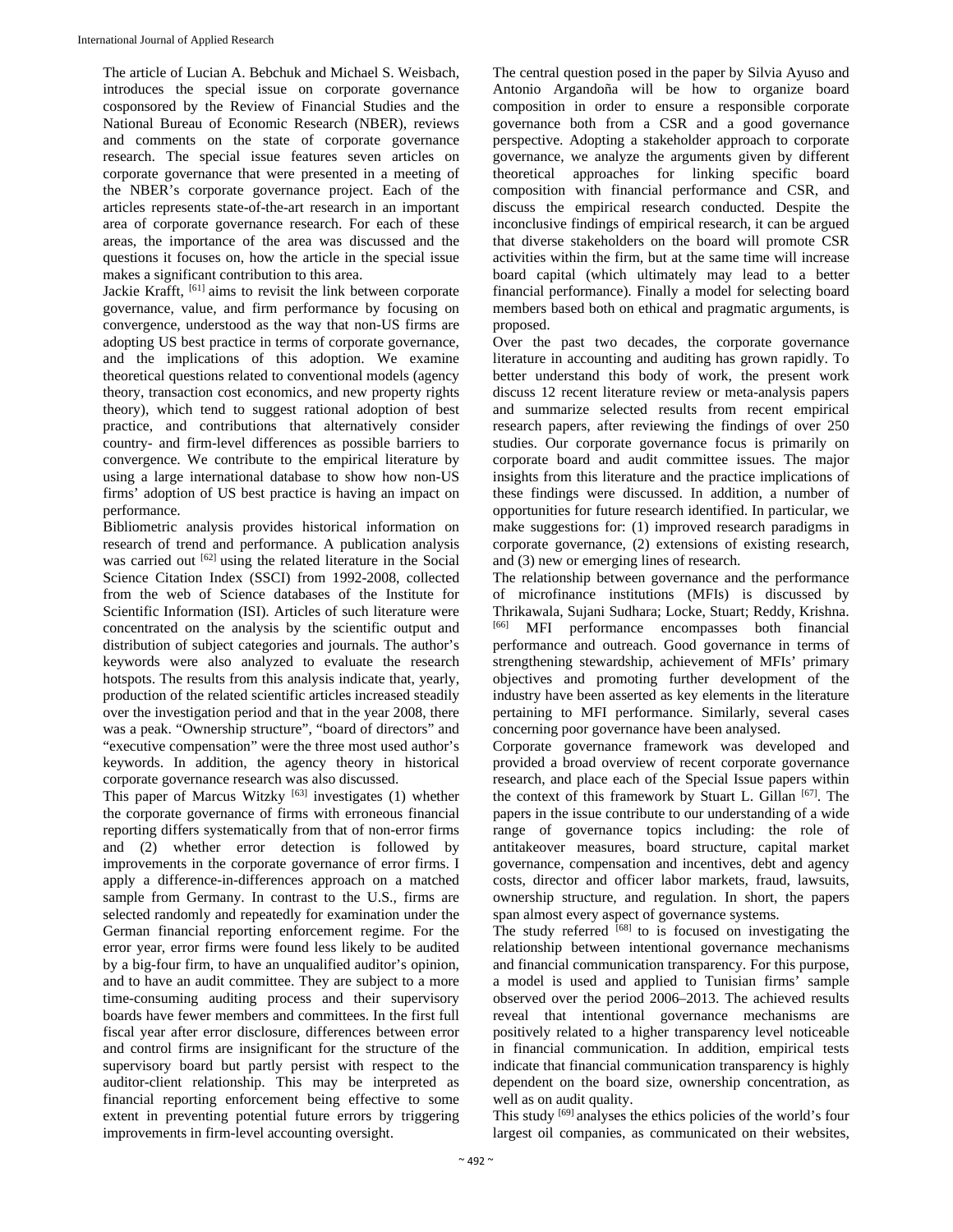using the Leximancer approach. The text contained in the ethics policies of these firms was used in a content analysis and then mapped. This article illustrates a powerful, but simple and relatively inexpensive way for executives and corporate governance scholars to examine ethics policies, particularly as they are communicated online. The intent is to demonstrate a research and analysis method. The major contribution of this study is the use of a new research approach and set of tools that ethics researchers, policy makers and managers can exploit.

This article of Juan Manuel San Martín Reyna *et al*. [70] studies the relation between ownership structure and performance of 90 Mexican firms for the period 2005-2009. We used a two-stages least squares (2SLS) and generalized method of moments (GMM) because we consider the ownership structure as endogenous, and wish will be the most appropriate given the characteristics of the environment in which the company operates. The results obtained show a greater performance as to how ownership is concentrated in the Mexican market. This result derives from the institutional framework prevailing in the country where the companies were analyzed. In the Mexican case, the firms with high levels of ownership concentration, especially families, seek a better way to protect their interests.

Factors influencing firms' strategic disclosure of executive pay in Korea. In Korea, executive pay is disclosed through directors' pay disclosure in a firm's annual report were examined by Jeong-Hoon Hyun *et al*. [71] Because the disclosure rules in Korea do not mandate but only recommend that firms distinguish between inside executive directors and outside nonexecutive directors when reporting the average pay of directors, this regulatory policy provides a unique opportunity to examine managers' incentives to opportunistically manage the disclosed levels of average executive pay. We find that strategic disclosure for cloaking executive pay prevails when firms have weak corporate governance and high (low) political costs of disclosing high levels of executive pay (making strategic disclosures), but that such disclosure is not associated with proprietary costs. Furthermore, using the subsample of firms that can choose between different types of strategic disclosures, we examine whether firms base their choice on the political costs of making the strategic disclosures. The results suggest that the higher the political costs of a firm's strategic disclosures are, the less visible the firm's cloaking of executive pay will be.

This paper examines the concept of corporate governance from a historical perspective. The paper explores how the agency theory and stewardship theory affect corporate governance practices. The focus of the paper is on public universities in Kenya. An extensive review of literature indicates that the ideals of good corporate governance have been adopted by developing countries since the 1980s. Developing countries differ from developed countries in a wide variety of ways. Therefore, there is need for developing countries to develop their own corporate governance models that consider the cultural, political and technological conditions found in each country. This paper explores the challenges encountered by developing countries in the process of adopting the corporate governance ideals. The authors have identified knowledge gaps in corporate governance that can form the basis for future research projects.

In this research [73] the link between four Corporate Governance mechanism (board size, chief executive status, annual general meeting and audit committee) and two Firm Performance actions (ROE, return on equity and PM profit margin of Karachi Stock Exchange listed firm Alghazi Tractor Limited (AGTL) is Examined for the period 2005- 2013. By the use of panel methodology and OLS as a method of estimation, the results present a fact of an important effect and ROE has negative relationship with audit committee and CEO status and both have significant product on it. The CEO condition and audit committee have a negative relationship with PM but CEO position has a significant effect.

Questions of ethics, or the right way to run a business, are inherent in all aspects of corporate governance and in every board decision and action. Ethical choices are relevant within the core business strategies that boards pursue and the way that direct the business as a whole to achieve them. The present paper [74] provides a brief account of Indian corporate governance, corporate governance Codes, guidelines, Business Ethics, benefits of Business Ethics. This article also analyses the relationship between corporate governance and business ethics.

The study of Nabila Khan  $[75]$  has been conducted to discover the good governance practices influence on profit of conventional banking system. Prime aim is to discover the application of these practices in the corporation for betterment. Sample for primary data collection for study is different conventional banks of Pakistan. Observation method and structured questionnaires is used to obtain the data from respondents (banks employees). Obtained data is analyzed through statistical software SPSS. Regression analysis is done to check out the effects of corporate governance and its determinants on profitability of conventional financial institution. So findings possess that banks profit tend to be enhance with the espousal of ethical practices in corporate culture.

Paper brought forward by Iveta Šimberová *et al*. [76] is focused to the current questions regarding to the definition of corporate governance, looking for the appropriate conceptual framework and identification of key corporate governance indicators in selected industrial market in the Czech Republic via cluster analysis. The scientific aim is looking for the appropriate key indicators in processing industry as a base for the corporate governance performance measurement.

Building on corporate governance research and institutional theory, this paper explores interrelationships between the firm's corporate governance, responsible leadership, and corporate social responsibility approaches in different institutional contexts. A critique of corporate governance research grounded in agency theory with its focus on corporate social responsibility as mere compliance with rules and regulations was presented [77].

The current study by Rashidah Abdul Rahman and Moktar Mahamod. <sup>[78]</sup> Aims to explore the potential moderating effects of the external monitors (institutional investors and board independence) on the relationship between firm performance and corporate governance disclosure level. The final sample consists of 95 public listed companies on Bursa Malaysia from year 2002 to 2005.

Substantially more good research is needed in the area of corporate governance and boards. One of the issues that confounds this area of research is the definition of terms. In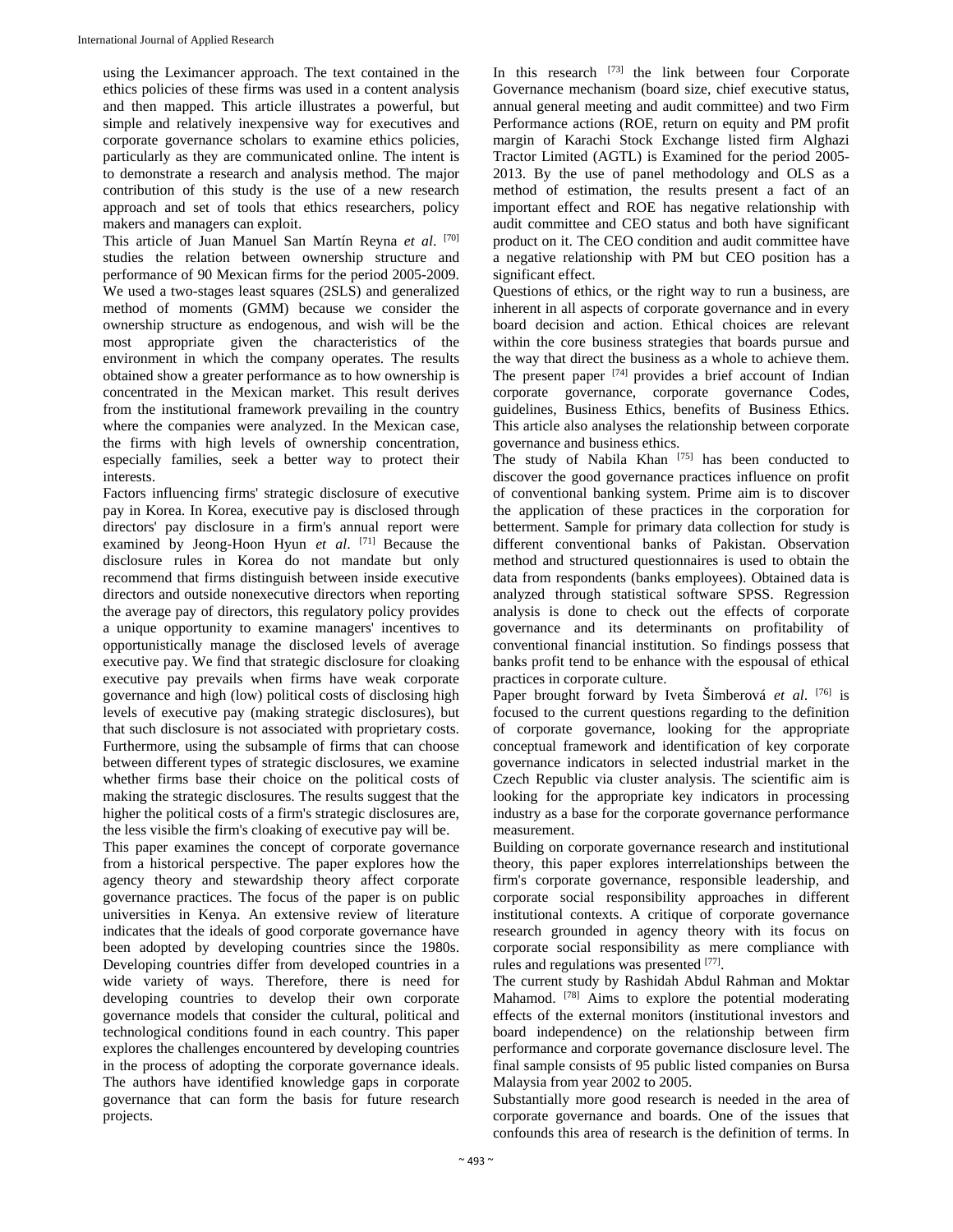summary, it appears that the critical themes of board of directors, regulatory reforms and performance in the last decade seem to be studied by the researchers. Rules regarding compensation of the board, caps on committee membership, number and frequency of board meetings, and disclosures for board members are laid down. Formation of audit committee, compensation committee has also been mandated. The audit committee should be formed with at least three members on it, with an independent chair and made up two-thirds of independent directors, including at least one "financially literate" person. Disclosure of related party transactions; disclosure of accounting treatment; disclosing risk management procedures; reporting Management Discussion and Analysis section in the annual report discussing general business conditions and outlook are mandated so that companies are more transparent.

## **4. Conclusion and Recommendations for Further Research**

The literature review of corporate governance in family firms has revealed several important findings: corporate governance in general is a vast topic in academic research and models of governance developed for large public corporations with dispersed ownership cannot be automatically applied to the family business context where the large variety of family firm configurations and the family system itself add further complexity. The literature review shows that the focus of research on family business governance has evolved over time, from an almost exclusive focus on individual governance bodies and structures, and mainly on the role of the board of directors in the family firm, to a different approach emphasizing the governance system as a whole. The review of the literature dealing with the link between governance and family firm performance indicates several limitations to the comparability of existing research, and a lack of documentation of the causality between best practices in corporate governance and firm performance. First of all, on the input side, governance can be regarded from several perspectives: there are multiple actors involved in the governance arena and it is difficult to isolate a particular element when wanting to explore corporate governance as a system of numerous structures and processes. Secondly, on the output side, the lack of consensus about the definition of performance (including a time frame discussion) further limits the comparability of research results. Last but not least, both governance practices and performance measures vary with economic sectors, firm size, and legal contexts.

### **5. References**

- 1. Lawrence J. Abbotta, Susan Parkerb, Gary F. Petersc, Dasaratha V. Ramad Corporate Governance, Audit Quality, and the Sarbanes‐Oxley Act: Evidence from Internal Audit Outsourcing, Accounting Review 2007; 82(4):803-835.
- 2. Mark S. Beasley, Joseph V. Carcello, Dana R. Hermanson. Fraudulent Financial Reporting: Consideration of Industry Traits and Corporate Governance Mechanisms. The Accounting Review 2000; 14(4):441-454.
- 3. F. Todd DeZoort, Steven E. Salterio. Accounting Review 2001; 20(2):31-47.
- 4. David B. Farber, David B. Farber. Restoring Trust after Fraud: Does Corporate Governance Matter? The Accounting Review 2005; 80(2):539-561.
- 5. Rob Bauer, Nadja Guenster, Rogér Otten. Empirical Evidence on Corporate Governance in Europe: The Effect on Stock Returns, Firm Value, and Performance (Digest Summary), Journal of Asset Management. 2004; 5:291-104.
- 6. Jeffrey R. Cohen, Dennis M. Hanno. Auditors' Consideration of Corporate Governance and Management Control Philosophy in Preplanning and Planning Judgments. Auditing: A Journal of Practice & Theory. 2000; 19(2):133-146.
- 7. Jeffrey R. Cohen, Ganesh Krishnamoorthy, Arnold M. Wright. Form versus Substance: The Implications for Auditing Practice and Research of Alternative Perspectives on Corporate Governance. Auditing: A Journal of Practice & Theory 2008, 27(2):181-198.
- 8. Udi Hoitash, Rani Hoitash, Jean C. Bedard. Corporate Governance and Internal Control over Financial Reporting: A Comparison of Regulatory Regimes. The Accounting Review 2009; 84(3):839-867.
- 9. Lee D. Parker. Corporate governance crisis down under: Post-Enron accounting education and research inertia, European Accounting Review 2005; 14(2):383-394.
- 10. Morten Huse. British Journal of Management 2005; 16(s1):S65–S79.
- 11. Lee D. Parker. Accounting and Business Research 2007; 37(1):39-54.
- 12. Pornsit Jiraporn, Yixi Ning. Journal of Applied Finance. 2006; 16(2):24-36.
- 13. Bengt Holmstrom, Steven N. Kaplan, Journal of Applied Corporate Finance 2003; 15(3):8-20.
- 14. Gregory Jackson, Andreas Moerke. Continuity and Change in Corporate Governance: Comparing Germany and Japan, Corporate Governance: An International Review 2005; 13(3):351-361.
- 15. Pietro Beritelli. Thomas Bieger and Christian Laesser, Journal of Travel Research. 2007; 46(1):96-107.
- 16. Minna Halme, Morten Huse. The influence of corporate governance, industry and country factors on environmental reporting**,** Scandinavian Journal of Management. 1997; 13(2):137-157.
- 17. Richard A, Johnson, Daniel W. Greening, The Effects of Corporate Governance and Institutional Ownership Types on Corporate Social Performance, ACAD Manage J 1999; 42(5):564-576.
- 18. Daniel P. Forbes, Frances J. Milliken, Cognition and Corporate Governance: Understanding Boards of Directors as Strategic Decision-Making Groups, ACAD Manage Rev. 1999; 24(3):489-505.
- 19. George J. Benston. An analysis of the role of accounting standards for enhancing corporate governance and social responsibility. Journal of Accounting and Public Policy. 1982; 1(1):5-17.
- 20. Leora F. Klapper, Inessa Love. Corporate governance, investor protection, and performance in emerging markets, Journal of Corporate Finance. 2004; 10(5):703-728.
- 21. Ruth V. Aguilera, Gregory Jackson. The Cross-National Diversity of Corporate Governance: Dimensions and Determinants, Academic Management Review 2003; 28(3):447-465.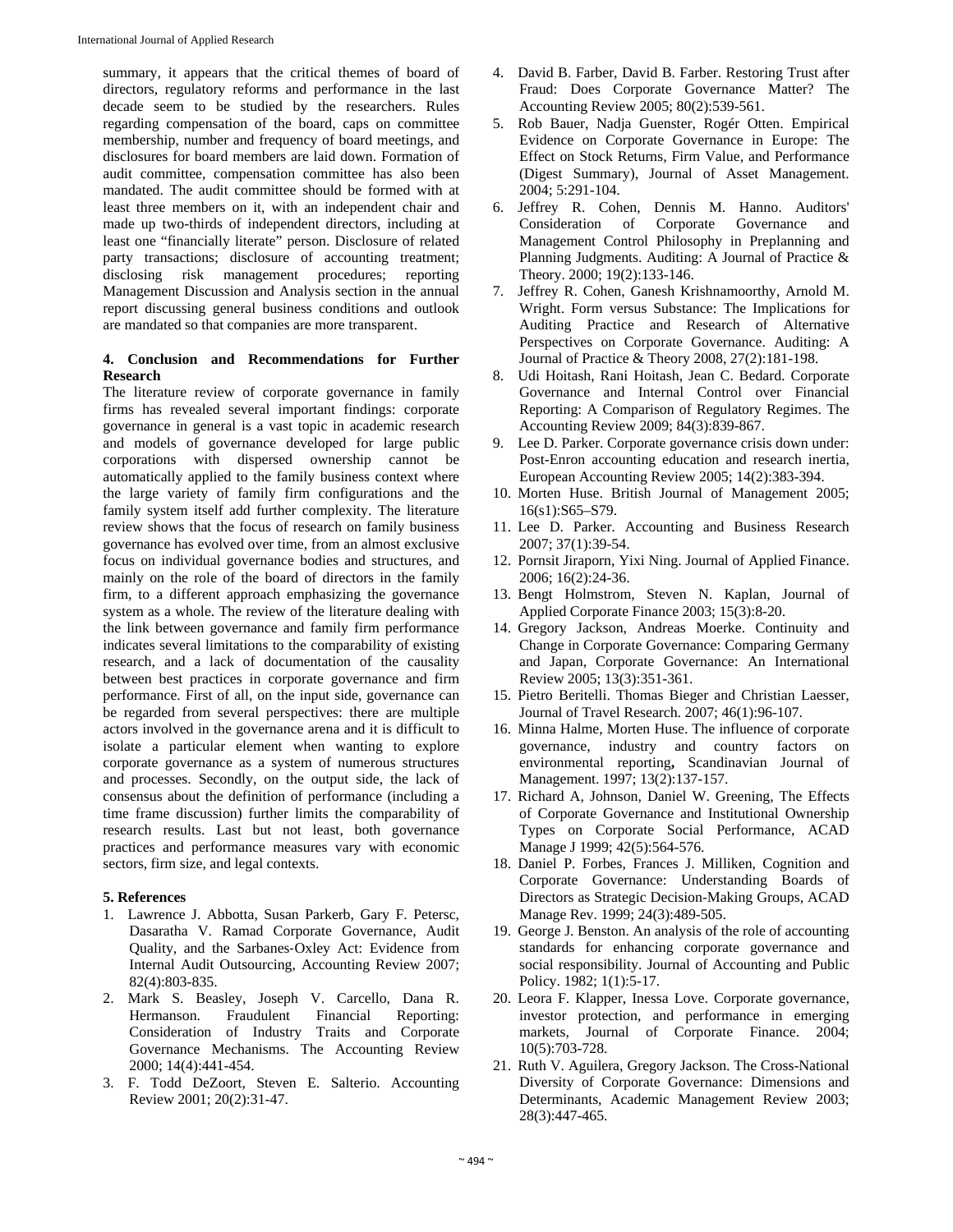- 22. Richard G. Sloan. Financial accounting and corporate governance: a discussion, Journal of Accounting and Economics. 2001; 32(1-3):335-347.
- 23. Jeffrey Cohen, Lori Holder-Webb, Leda Nath. American Accounting Association, Retail Investors' Perceptions of the Decision-Usefulness of Economic Performance, Governance, and Corporate Social Responsibility Disclosures, Vol, 23, Issue 1 (spring).
- 24. Carter DA, Simkins BJ, Simpson WG. Corporate Governance, Board Diversity, and Firm Value. Financial Review 2003; 38:33-53.
- 25. M. Andrew Fields, Phyllis Y. Keys. The Emergence of Corporate Governance from Wall St. to Main St.: Outside Directors, Board Diversity, Earnings Management, and Managerial Incentives to Bear Risk, Financial Review 2003; 38(1):1-24.
- 26. Thomas Ahrens, Igor Filatotchev. The research frontier in corporate governance, Journal of Management & Governance 2011; 15(3):311-325.
- 27. Xiaonian Xu, Yan Wang. Ownership structure and corporate governance in Chinese stock companies, China Economic Review 1999; 10(1):75-98.
- 28. Jeffry Nettera, Annette Poulsena, Mike Stegemoller. The rise of corporate governance in corporate control research, Journal of Corporate Finance. 2009; 15(1):1-9.
- 29. Gavin J. Nicholson, Geoffrey C. Kiel. Can Directors Impact Performance? A case-based test of three theories of corporate governance, Corporate Governance: An International Review 2007; 15(4):585-608.
- 30. Michael Carney. Corporate Governance and Competitive Advantagein Family-Controlled Firms, Entrepreneurship Theory and Practice 2005; 29(3):249-265.
- 31. Tsun-Siou Lee, Yin-Hua Yeh. Corporate Governance and Financial Distress: evidence from Taiwan, Corporate Governance: An International Review 2004; 12(3):378–388.
- 32. Michael N. Young1, Mike W. Peng. David Ahlstrom, Garry D. Bruton, Yi Jiang. Corporate Governance in Emerging Economies: A Review of the Principal– Principal Perspective, Journal of Management Studies. 2008; 45(1):196–220.
- 33. John Armour, Simon Deakin, Suzanne J. Konzelmann, Shareholder Primacy and the Trajectory of UK Corporate Governance, British Journal of Industrial Relations. 2003; 41(3):531–555.
- 34. Shann Turnbull. Case Study: Innovations in Corporate Governance: The Mondragón experience, Corporate Governance: An International Review 1995; 3(3):167- 180.
- 35. Rajesh Chakrabarti, William Megginson, Pradeep K. Yadav, Corporate Governance in India, Journal of Applied Corporate Finance 2008; 20(1):59-72.
- 36. William Ocasio, John Joseph. Cultural adaptation and institutional change: The evolution of vocabularies of corporate governance, 1972–2003, Poetics 2005; 33(3- 4):163-178.
- 37. Vidhi Chhaochharia, Yaniv Grinstei. Corporate Governance and Firm Value: The Impact of the 2002 Governance Rules. The Journal of Finance. 2007; 62(4):1789-1825.
- 38. Joseph Fan PH, Wong TJ. Do External Auditors Perform a Corporate Governance Role in Emerging Markets? Evidence from East Asia, Journal of Accounting Research. 2005; 43(1):35-72.
- 39. John Roberts Trust. Control in Anglo-American Systems of Corporate Governance: The Individualizing and Socializing Effects of Processes of Accountability, Human Relations 2001; 54(12):1547-1572
- 40. William Ocasio. Institutionalized Action and Corporate Governance: The Reliance on Rules of CEO Succession, Administrative Science Quarterly 1999; 44(2):384-416.
- 41. Lawrence D. Brown, Marcus L. Caylor. Corporate Governance and Firm Performance, Social Science Research Network
- 42. Lucian A. Bebchuk, What Matters in Corporate Governance? Review of Financial Studies 2009; 22(2):783-827.
- 43. Brian Cheffins R. The History of Corporate Governance, University of Cambridge Faculty of Law Research Paper No. 54/2011, ECGI- Law Working Paper No. 184/2012.
- 44. Sonda Marrakchi Chtourou. Corporate Governance and Earnings Management, Corporate Governance and Earnings Management, (April 21, 2001).
- 45. Marco Becht, Patrick Bolton, Ailsa Röell. Corporate Governance and Control, ECGI- Finance Working, Paper No. 02/2002.
- 46. Paul Gompers A, Joy Ishii L. Andrew Metrick, Corporate Governance and Equity Prices, Quarterly Journal of Economics. 2003; 118(1):107-155.
- 47. Bernard Black S, Hasung Jang. Does Corporate Governance Predict Firms' Market Values? Evidence from Korea, Journal of Law, Economics, and Organization. 2006, 22, 2.
- 48. Alexander Dyck, Natalya Volchkova, Luigi Zingales. The Corporate Governance Role of the Media: Evidence from Russia, The Journal of Finance. 2008; 63(3):1093-1135.
- 49. Helen Kang1, Mandy Cheng, Sidney J. Gray, Corporate Governance and Board Composition: diversity and independence of Australian boards, Corporate Governance: An International Review 2007; 15(2):194- 207.
- 50. Cornforth Chris. Making sense of co-operative governance: competing models and tensions. Review of International Co-operation 2002; 95(1):51-57.
- 51. Renée Adams, Benjamin E. Hermalin, Michael S. Weisbach. The Role of Boards of Directors in Corporate Governance: A Conceptual Framework and Survey' NBER Working, Paper No. 14486.
- 52. Michael Lubatkin H. Origins of Corporate Governance in the USA, Sweden and France, Organization Studies 2005; 26(6):867-888.
- 53. Andreas Georg Scherer, Dorothée Baumann-Pauly, Anselm Schneider. Democratizing Corporate Governance Compensating for the Democratic Deficit of Corporate Political Activity and Corporate Citizenship, Business Society 2013; 52(3):473-514.
- 54. Rossouw GJ. Business Ethics and Corporate Governance in Africa, Business Society 2005; 44(1):94- 106.
- 55. Darline Augustine. Good Practice in Corporate Governance Transparency, Trust, and Performance in the Microfinance Industry, Business Society 2012; 51(4):659-676.
- 56. Brian Bushee J. Mary Ellen Carter, and Joseph Gerakos Institutional Investor Preferences for Corporate